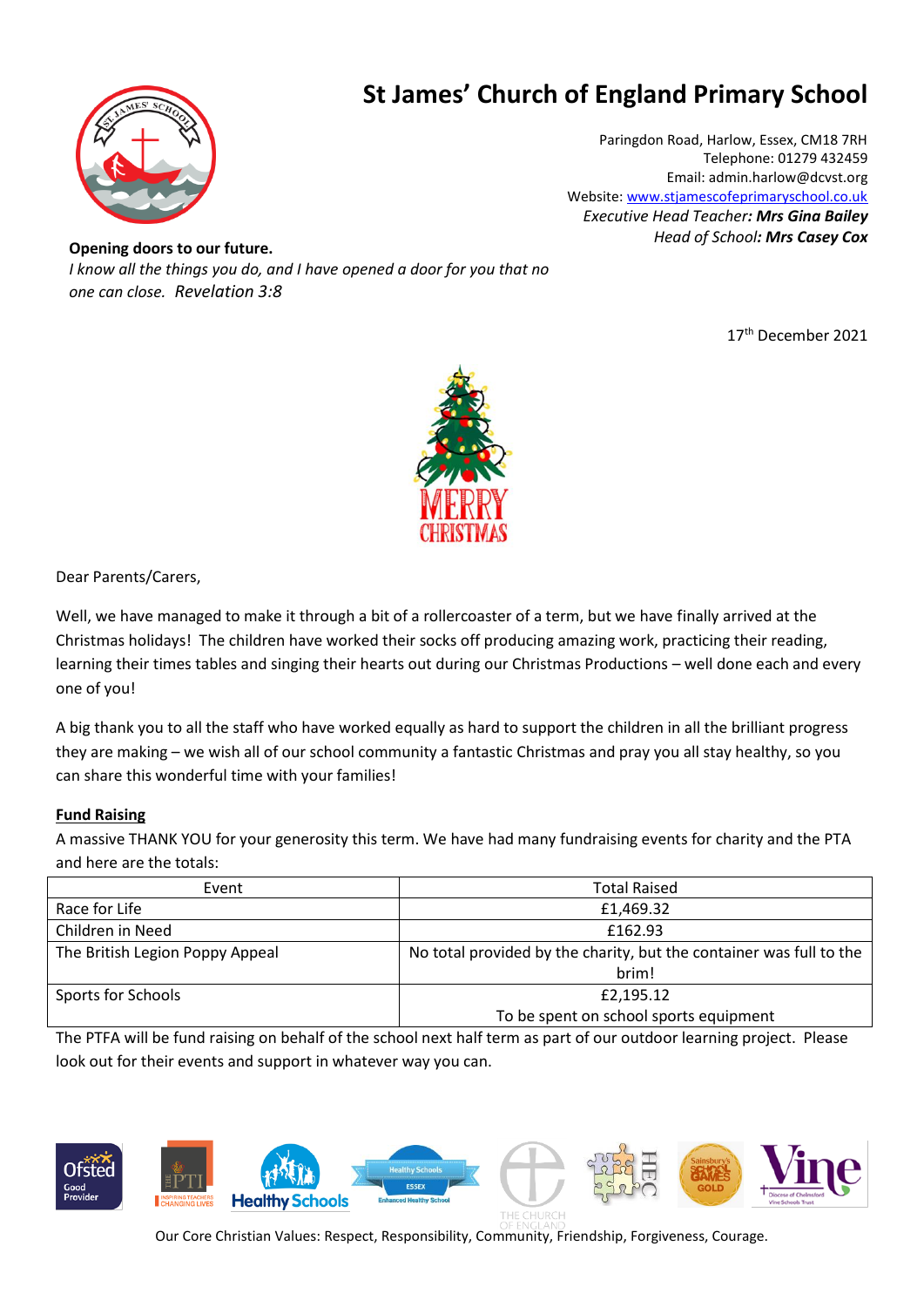### **Thank you!!**

On behalf of the staff at St James', I would like to say a huge thank you to all of you for the cards and gifts we have received this week. Your generosity is very much appreciated!

#### **Vine Passport**

Children can bring in their Vine Passport after Christmas to show their teacher which zones have been completed, along with any scrapbooks too! Badges and certificates will be awarded on Friday 7<sup>th</sup> January and the passport returned to them. Please ask your class teacher if you need another copy.



#### **Applications for Reception: Deadline Saturday 15th January**

If you have a child due to start school in Reception in September 2022, applications must be made by 15<sup>th</sup> January. Go to:

**<https://www.essex.gov.uk/apply-for-a-primary-school-place>**

| Value of next half Term: Community<br>Dates for your diary                                                                          |  |
|-------------------------------------------------------------------------------------------------------------------------------------|--|
| Friday 17 <sup>th</sup> December: Last day of term- Early Finish- 1.30pm                                                            |  |
| Monday 20 <sup>th</sup> December- Tuesday 4 <sup>th</sup> January: Christmas Holidays (Including Non-Pupil Day 4 <sup>th</sup>      |  |
| January)                                                                                                                            |  |
| Wednesday 5 <sup>th</sup> January: First Day of Spring Term 2022                                                                    |  |
| Friday 11 <sup>th</sup> February: Last day of first half term- normal finish time                                                   |  |
| Monday 14 <sup>th</sup> February- Monday 21 <sup>st</sup> February: Half term (including a non-pupil day on Monday 21 <sup>st</sup> |  |
| Feb)                                                                                                                                |  |
| Tuesday 22 <sup>nd</sup> February: First day of Spring Term 2                                                                       |  |
| Wednesday 23rd February: Parent/Teacher Consultations                                                                               |  |
| Tuesday 1 <sup>st</sup> March: Years 3&4 visit to the Islamic Centre                                                                |  |
| Wednesday 2 <sup>nd</sup> March: Year 2 Florence Nightingale Workshop                                                               |  |
| Thursday 3rd March: World Book Day                                                                                                  |  |
| Monday 14 <sup>th</sup> - Friday 18 <sup>th</sup> March: Science Week                                                               |  |
| Tuesday 22 <sup>nd</sup> March: Year 4 Ancient Greece Day                                                                           |  |
| Wednesday 23 <sup>rd</sup> March: Reception trip to Boydells Dairy Farm                                                             |  |
| Friday 1 <sup>st</sup> April: Last day of term- Early finish                                                                        |  |
| Monday 4 <sup>th</sup> - Monday 18 <sup>th</sup> April: Easter Holidays                                                             |  |



Our Core Christian Values: Respect, Responsibility, Community, Friendship, Forgiveness, Courage.